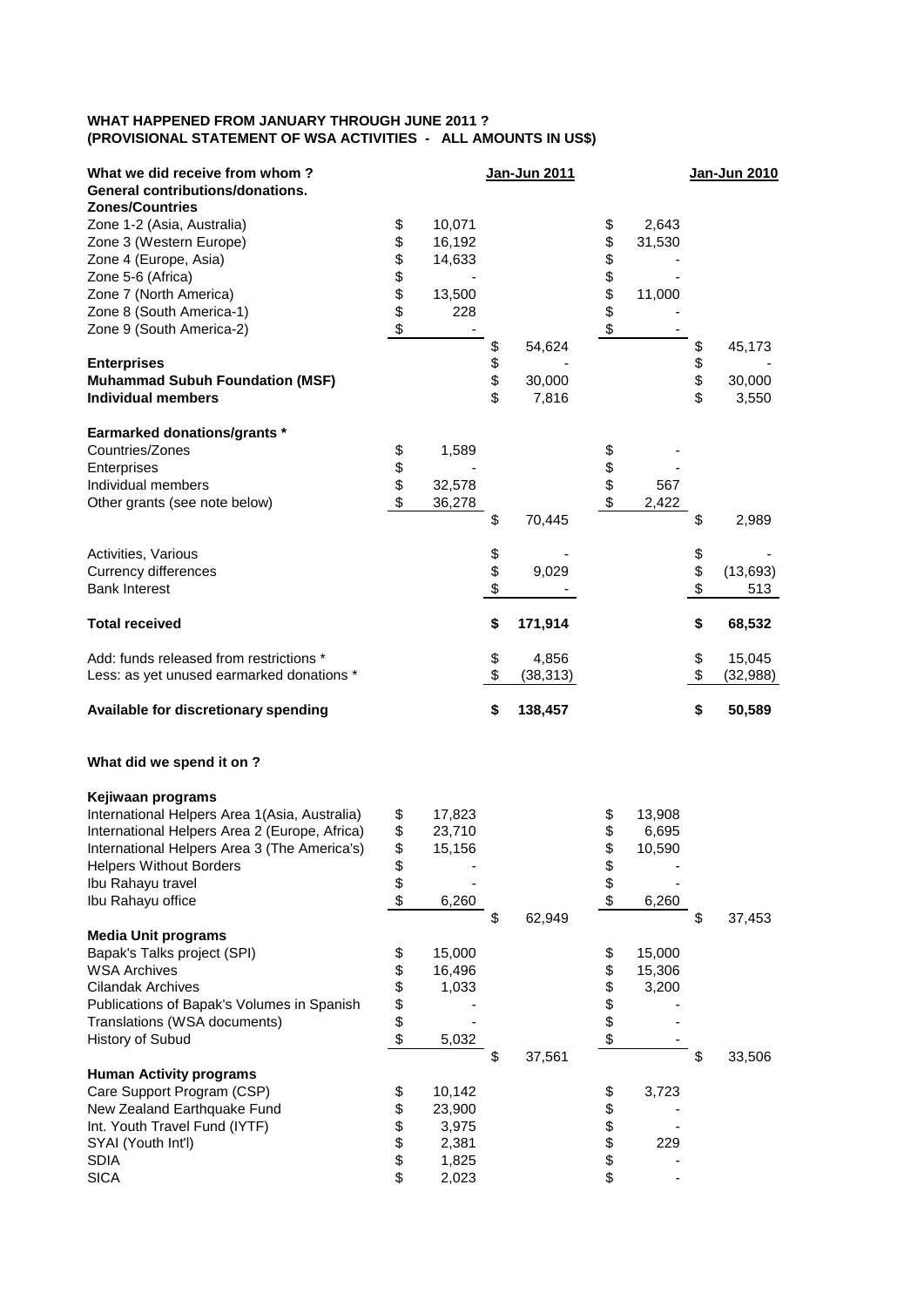| <b>SESI</b><br><b>SIHA</b><br>Grants to Zones<br><b>External Relations</b><br><b>WSHPP</b><br><b>YES Quest</b>                                                                                                                                                                                                                                                                                                                                                                                                                                                                 | \$<br>\$\$\$\$\$                      | 3,337<br>1,000<br>1,600<br>1,197<br>2,637<br>7,000          |                                                                                     |                                                             | \$<br>\$<br>\$\$\$         | 2,000<br>1,390<br>4,415                          |    |           |
|--------------------------------------------------------------------------------------------------------------------------------------------------------------------------------------------------------------------------------------------------------------------------------------------------------------------------------------------------------------------------------------------------------------------------------------------------------------------------------------------------------------------------------------------------------------------------------|---------------------------------------|-------------------------------------------------------------|-------------------------------------------------------------------------------------|-------------------------------------------------------------|----------------------------|--------------------------------------------------|----|-----------|
|                                                                                                                                                                                                                                                                                                                                                                                                                                                                                                                                                                                |                                       |                                                             | \$                                                                                  | 61,017                                                      |                            |                                                  | \$ | 11,757    |
| <b>Total program expenses</b>                                                                                                                                                                                                                                                                                                                                                                                                                                                                                                                                                  |                                       |                                                             | \$                                                                                  | 161,527                                                     |                            |                                                  | \$ | 82,716    |
| <b>Supporting services</b><br><b>WSC meeting/Gatherings</b>                                                                                                                                                                                                                                                                                                                                                                                                                                                                                                                    |                                       |                                                             | \$                                                                                  | 18,087                                                      |                            |                                                  | \$ | 327       |
| WSA Chair/Deputy Chair<br>Zone 1-2 (Asia, Australia)<br>Zone 3 (Western Europe)<br>Zone 4 (Europe-Asia)<br>Zone 5-6 (Africa)<br>Zone 7 (North America)<br>Zone 8 (South America-1)<br>Zone 9 (South America-2)                                                                                                                                                                                                                                                                                                                                                                 | \$<br>\$<br>\$\$\$\$\$<br>\$          | 8,409<br>1,124<br>1,896<br>3,562<br>2,062<br>1,307<br>4,476 |                                                                                     |                                                             | \$<br>\$\$\$\$\$\$\$<br>\$ | 2,575<br>585<br>2,193                            |    |           |
| <b>WSA Executive:</b><br>Remunerations<br>Travel, accomodation<br>Office/Communications<br>Bank charges<br>Legal fees<br>Various                                                                                                                                                                                                                                                                                                                                                                                                                                               | \$<br>\$<br>\$\$<br>$\boldsymbol{\$}$ | 22,800<br>7,848<br>4,120<br>2,425<br>4,509<br>361           | \$                                                                                  | 22,836                                                      | \$<br>\$<br>\$\$<br>\$     | 25,770<br>4,858<br>3,409<br>2,106<br>5,296<br>73 | \$ | 5,353     |
|                                                                                                                                                                                                                                                                                                                                                                                                                                                                                                                                                                                |                                       |                                                             | \$                                                                                  | 42,063                                                      |                            |                                                  | \$ | 41,512    |
| Pensions                                                                                                                                                                                                                                                                                                                                                                                                                                                                                                                                                                       |                                       |                                                             | \$                                                                                  | 8,240                                                       |                            |                                                  | \$ | 8,000     |
| Audit                                                                                                                                                                                                                                                                                                                                                                                                                                                                                                                                                                          |                                       |                                                             | \$                                                                                  |                                                             |                            |                                                  | \$ |           |
| <b>Total supporting services</b>                                                                                                                                                                                                                                                                                                                                                                                                                                                                                                                                               |                                       |                                                             | \$                                                                                  | 91,226                                                      |                            |                                                  | \$ | 55,192    |
| <b>World Congress preparation</b>                                                                                                                                                                                                                                                                                                                                                                                                                                                                                                                                              |                                       |                                                             | \$                                                                                  | 2,500                                                       |                            |                                                  | \$ |           |
| <b>Total expenses</b>                                                                                                                                                                                                                                                                                                                                                                                                                                                                                                                                                          |                                       |                                                             | \$                                                                                  | 255,253                                                     |                            |                                                  | \$ | 137,908   |
| <b>Surplus / (Shortfall)</b>                                                                                                                                                                                                                                                                                                                                                                                                                                                                                                                                                   |                                       |                                                             |                                                                                     | (116, 796)                                                  |                            |                                                  | S  | (87, 319) |
| <b>Transfer from unrestricted funds available</b>                                                                                                                                                                                                                                                                                                                                                                                                                                                                                                                              |                                       |                                                             | S                                                                                   | 116,796                                                     |                            |                                                  | S  | 87,319    |
| <b>Note: Other Grants</b><br>MSF - Grant for Forums (External Relations)<br>SD Norge - New Zealand Earthquake Fund<br>Subud France - New Zealand Earthquake Fund<br>GHFP - Grant for YES Quest<br>MSF - Grant to transfer IYTF Fund balance<br>Yarralumla Foundation - Grant for SIHA<br>Key:<br>SYAI<br><b>Subud Youth Activities</b><br><b>SDIA</b><br>Susila Dharma International Association<br><b>SICA</b><br>Subud International Cultural Association<br><b>SESI</b><br>Subud Enterprise Services International<br><b>SIHA</b><br>Subud International Health Association |                                       |                                                             | \$<br>\$<br>\$<br>\$<br>\$<br>$\frac{1}{2}$<br>$\overline{\boldsymbol{\mathsf{s}}}$ | 4,000<br>1,061<br>497<br>7,000<br>22,689<br>1,031<br>36,278 |                            |                                                  |    |           |

WSHPP Wisma Subud Heritage Protection Project<br>IYTF International Youth Travel Fund International Youth Travel Fund